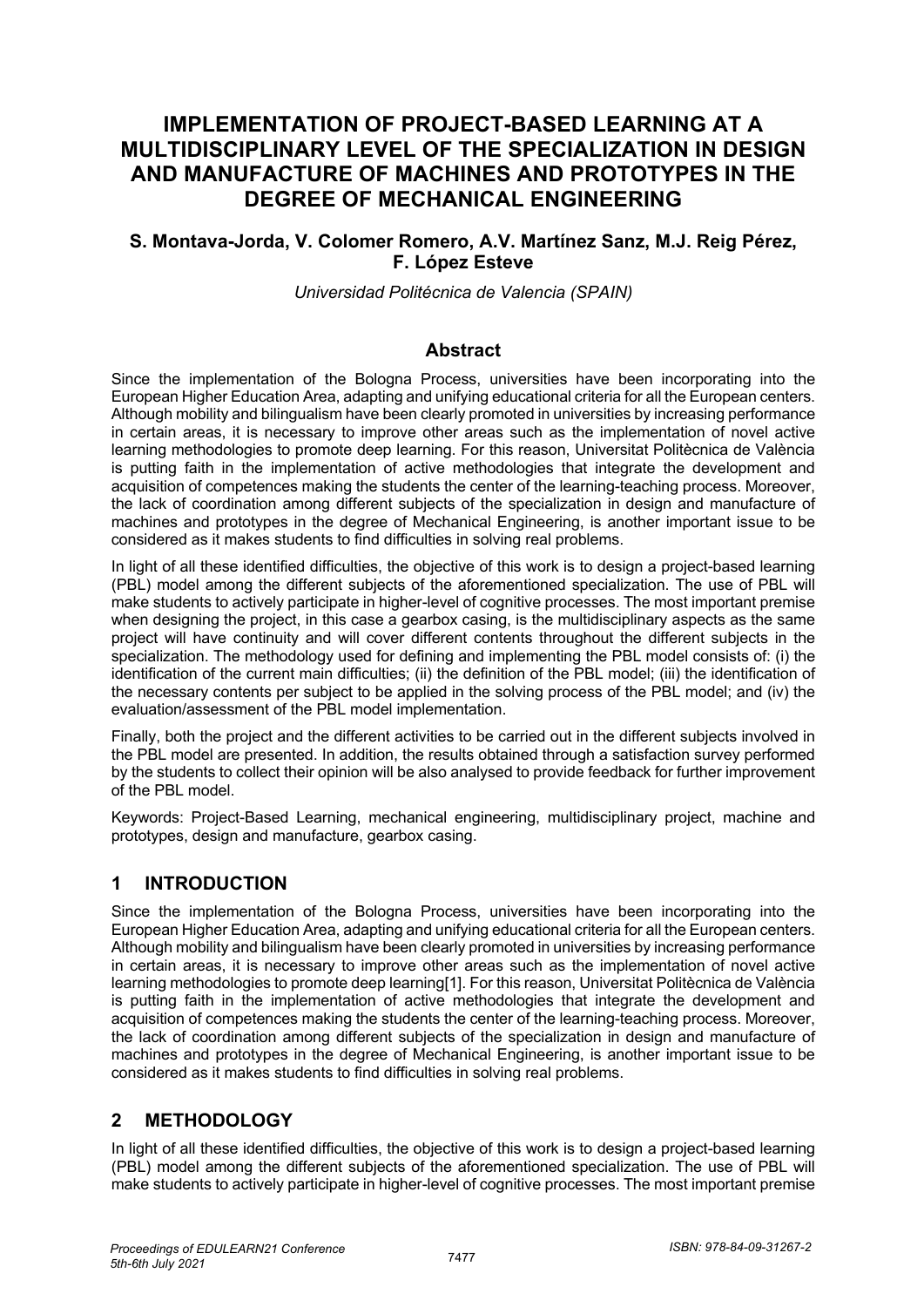when designing the project, in this case a gearbox casing, is the multidisciplinary aspects as the same project will have continuity and will cover different contents throughout the different subjects in the specialization. The methodology used for defining and implementing the PBL model consists of: (i) the identification of the current main difficulties; (ii) the definition of the PBL model; (iii) the identification of the necessary contents per subject to be applied in the solving process of the PBL model; and (iv) the evaluation/assessment of the PBL model implementation.

## **2.1 Identification of the main difficulties**

At present, many of the students in the last year of a degree encounter many difficulties when carrying out the Final Degree Project and the main cause is that they have not faced real problems and that there is no correct horizontal coordination between subjects [2]. In addition, Project-based Learning (hereinafter ABP) has been gaining popularity and interest in both teachers and students due to the great impact on student learning [3] and there are different works that use it at a multidisciplinary level such as Serrano et al [4] Trasobares et al [5]. The greatest difficulty was finding a real project that could satisfy the competencies of each of the subjects involved in this work: (i) Theory and Design of Machines; (ii) Concurrent Engineering and (iii) Diagnosis and Correction of Faults in Machine Components.

## **2.2 Definition of the PBL model**

The starting point was to decide the subject of the multidisciplinary project and it was decided to carry out the complete design of the casing of a speed reducer, from the calculation of machine elements and the efforts they generate to the manufacturing processes of the same as well as a study of finite elements to be able to calculate its resistance. In this case, the project includes 3 subjects of the specialty in design and manufacture of machines and prototypes in the degree of Mechanical Engineering that have already been mentioned above and whose characteristics are reflected in Table 1. The PDL model consists of 6 activities because It was decided to carry out 2 activities in each of the subjects. As can be seen, the activities of the third-year subject are compulsory for all students who take the mechanical engineering degree, however, the fourth-year subjects will only be carried out by those students who choose the specialty.

| <b>Subjects</b>                                             | Year | Semester* | <b>Type</b> | <b>Number</b><br><b>Activities</b> |
|-------------------------------------------------------------|------|-----------|-------------|------------------------------------|
| Machine Theory and Design                                   | 3    | A+B       | Mandatory   |                                    |
| <b>Concurrent Engineering</b>                               | 4    | A         | Optional    |                                    |
| Diagnosis and Correction of<br>Faults in Machine Components | 4    | в         | Optional    |                                    |

*Table 1. Subjects involved in the PBL project.*

*\*A: From September to January, B: From February to June*

In addition to determining the type of project to be developed, another important point was to maintain a certain coherence throughout the course of the same through the different subjects and that in each of them with the activities proposed they were expanding both the knowledge and the skills to the students. The authors of this work think that the selection of this topic can provide the students who study it with a more engineering point of view when it comes to solving real problems such as the one that has been raised, being able to extrapolate it to their Final Degree Projects.

## **2.3 Identification of the contents by subject**

After reviewing each of the teaching guides of the different subjects involved in the PBL project, it was observed which were the main knowledge that the students are intended to acquire after taking them as shown in Table 2.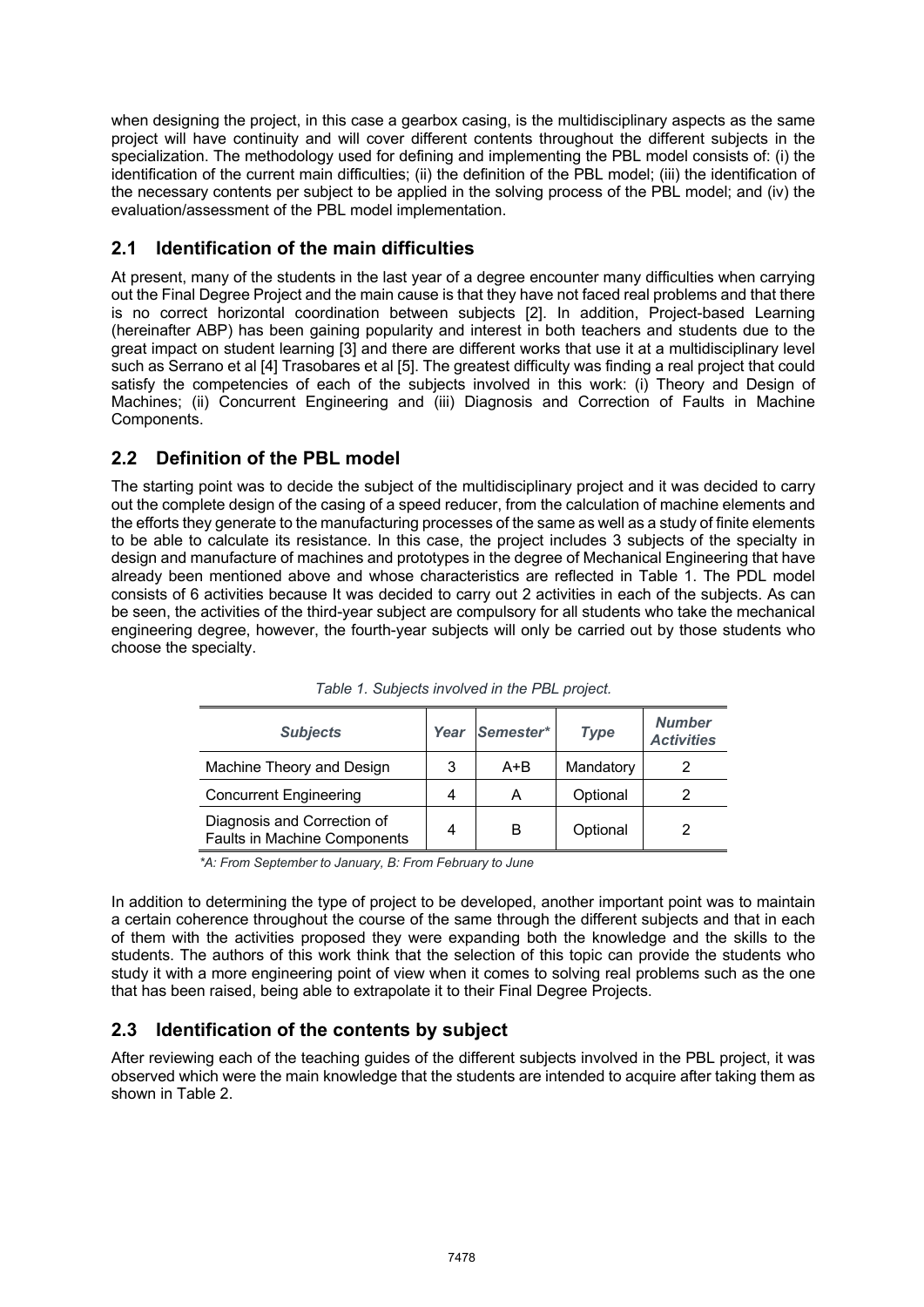| <b>Machine Theory and Design</b>                                                      | <b>Concurrent Engineering</b>                          | <b>Diagnosis and Correction of Faults</b><br>in Machine Components       |
|---------------------------------------------------------------------------------------|--------------------------------------------------------|--------------------------------------------------------------------------|
| Introduction to the extensive field of<br>mechanical design of machine<br>components. | Selection of materials and<br>manufacturing processes. | Concept of stress intensity factor and<br>fracture toughness.            |
| Mechanical behaviour of materials.                                                    | High-quality product design<br>techniques.             | Crack growth models.                                                     |
| Static failure criteria under multiaxial<br>stresses. Fatique design.                 | Design oriented to<br>manufacture and assembly.        | Measurement of deformations and<br>displacements.                        |
| Criteria for dimensioning, design and<br>selection of components.                     | Process planning.                                      | Evaluation of the tension state.                                         |
| Modeling of mechanical systems for<br>vibration analysis.                             | $\overline{\phantom{0}}$                               | Experimental validation of behaviour<br>models of machines and elements. |

*Table 2. Knowledge of the subjects involved in the PBL project.*

From this review it was possible to carry out a study in more detail to be able to propose each of the activities to be carried out in each of the subjects with the appropriate order and coherence so that the students achieve the objectives set in the foreseen time. In Table 3 you can see which the proposed activities and their order are depending on the subject.

| <b>Order</b>   | <b>Subject</b>                                              | <b>Activity</b>                                                                                         |
|----------------|-------------------------------------------------------------|---------------------------------------------------------------------------------------------------------|
| 1              | Machine Theory and Design                                   | Design of the kinematic chain of a gearbox.                                                             |
| $\overline{2}$ | Machine Theory and Design                                   | Obtaining the dimensions and reactions in the gearbox housing.                                          |
| 3              | <b>Concurrent Engineering</b>                               | Selection of materials and manufacturing processes for the gearbox housing.                             |
| 4              | <b>Concurrent Engineering</b>                               | Analysis of the manufacturing process: transfer of dimensions.                                          |
| 5              | Diagnosis and Correction of<br>Faults in Machine Components | Design and 3D modeling of the gearbox housing.                                                          |
| 6              | Diagnosis and Correction of<br>Faults in Machine Components | Analysis and evaluation of finite elements of the gearbox housing:<br>deformations and state of stress. |

*Table 3. Activities to be carried out in the PBL project.*

Each of the activities will be briefly described below so that you can better understand what their objectives were.

ª *Activity 1. Design of the kinematic chain of a gearbox.*

Within the first activity there are students who may not choose the specialty in which the PBL project focuses, there will be no work groups and will work individually. Specifically, it is about carrying out the kinematic chain of the gearbox with the dimensioning of the shafts, bearings and gears with the KISSsys software, the program used in the subject of Machine Theory and Design.

#### ª *Activity 2. Obtaining the dimensions and reactions in the gearbox housing.*

Continuing with the previous task, the bearings of the different shafts will be aligned so that the dimensions of the casing can be obtained. Once with the definitive design, after entering the power and input speeds, the corresponding output speeds will be obtained as well as the loads on the gears and the reactions on the supports, which in this case are the bearings.

#### ª *Activity 3. Selection of materials and manufacturing processes for the gearbox casing.*

From activity 3 that will already be carried out in the subject of the first semester "A" of the fourth year and since these students are already part of this specialization, they will form groups of 3 to 5 participants. The activity will consist of analysing different gearbox housings to be able to select among all the manufacturing processes seen in the theoretical classes as well as its material.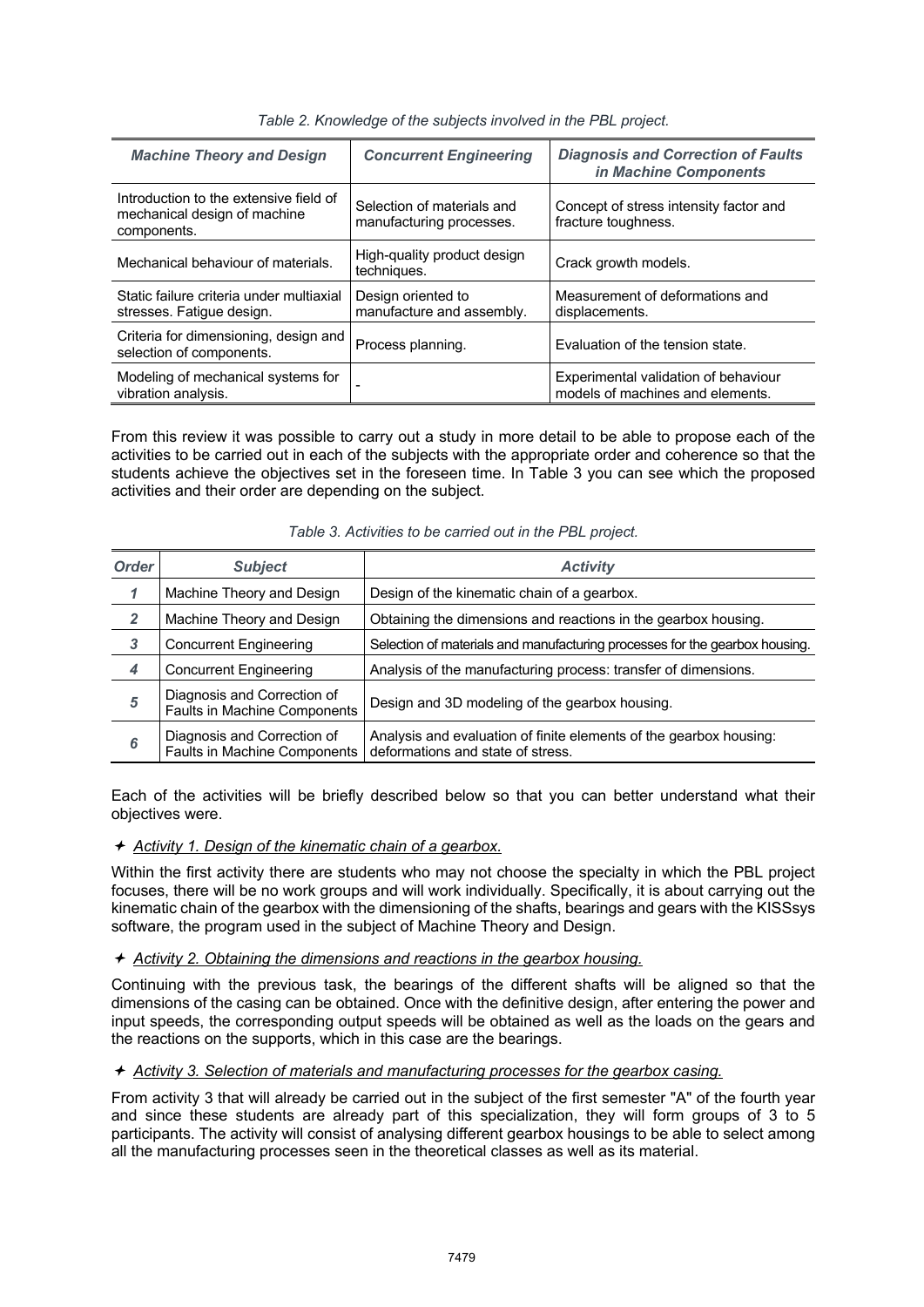ª *Activity 4. Analysis of the manufacturing process: transfer of dimensions.*

In activity 4, given that in activity 2, some main dimensions were obtained, such as the distances between shafts or the distance between bearings, they will use the method of transfer of dimensions in order to obtain the rest of the necessary dimensions to be able to correctly define the dimensions of the Case.

#### ª *Activity 5. Design and 3D modeling of the gearbox housing.*

In activity 5, after having obtained the dimensions of the casing, the casing model will be modeled in 3D space with the CAD software "Solidworks".

#### ª *Activity 6. Analysis and evaluation by finite elements of the housing: deformations and stress state.*

In activity 6, the model generated in activity 5 will be imported into the CAE finite element software "ANSYS" and with the loads obtained in activity 2, a stress study will be carried out.

In Fig 1 we can see a graphic scheme that was made to be able to present to the students what the multidisciplinary PBL project "Design of a gearbox housing" would visually consist of.



*Figure 1. Graphic diagram of the PBL project "Design of a gearbox housing".*

## **2.4 Evaluation and assessment of the implementation**

As it is an interdisciplinary experience and that the number of students who will participate in the different activities will vary, the authors thought that the evaluation system had to be in the same way variable. As this is the first year of implementation, it was thought that the evaluation for activities 1 and 2 individually as one more task than those carried out in the subject and for the rest of the activities the group work for which they are prepared would be taken into account an evaluation rubrics.

Since it was the first year that this methodology was implemented in the Degree in Mechanical Engineering, specifically in the third year with the core subject of Machine Theory and Design, it was decided to carry out a presentation session of both the project and the PBL methodology. After the presentation, a questionnaire was carried out using the "Google Forms" application to analyze and evaluate a series of questions.

# **3 RESULTS**

The questions of the opinion survey are detailed below as well as the results obtained from the 52 students who participated in the survey voluntarily.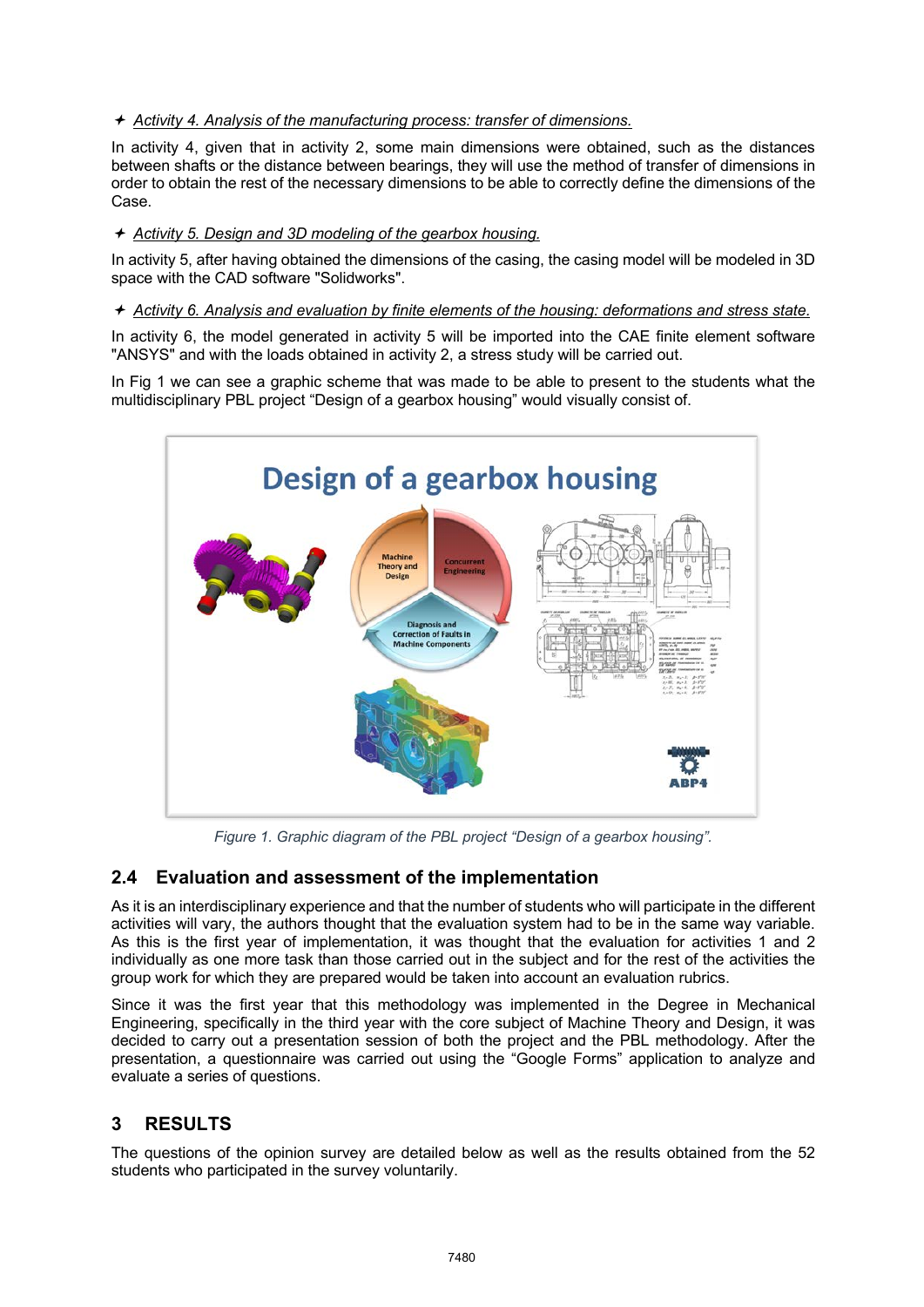## **3.1 Question 1: Did you know the Project-based Learning methodology (PBL)?**

When we analysed this question, we were surprised by the results of Fig. 2 with almost 83% of the interviewees, third-year students of the degree, did not yet know this type of active methodology, although it was to be expected since it was not long ago. is betting on the use of these methodologies from the Universitat Politècnica de València and in the first years of the degree it is more difficult to implement.



*Figure 2. Results graph of the answers to question 1.*

## **3.2 Question 2: Do you think that the PBL is a good methodology to consolidate the concepts developed in the subject by applying them to a practical case?**

Despite not being aware of these methodologies after presenting and carrying out the activities, the responses were very positive, only 21,2% thought that with this methodology it was possible to consolidate the "LITTLE" concepts, but the rest 40,4 % "QUITE" and 38,5% "A LOT OF" with which they confirmed what the authors thought that the PBL could be a good tool to consolidate concepts, as can be seen in Fig. 3.



*Figure 3. Results graph of the answers to question 2.*

## **3.3 Question 3: Would you like more subjects of the degree to work with the PBL methodology?**

The degree of satisfaction regarding this methodology among the interviewees was higher than expected, as can be seen in Fig. 4, incredibly, no one "NO" would like more subjects to use PBL and the rest of the answers were distributed between "MAYBE" with a 46,2% and "YES" with 53,8%. Again, these results confirm that the authors' objective is aligned with the opinion of the students, which is a good starting point to start a project of this style.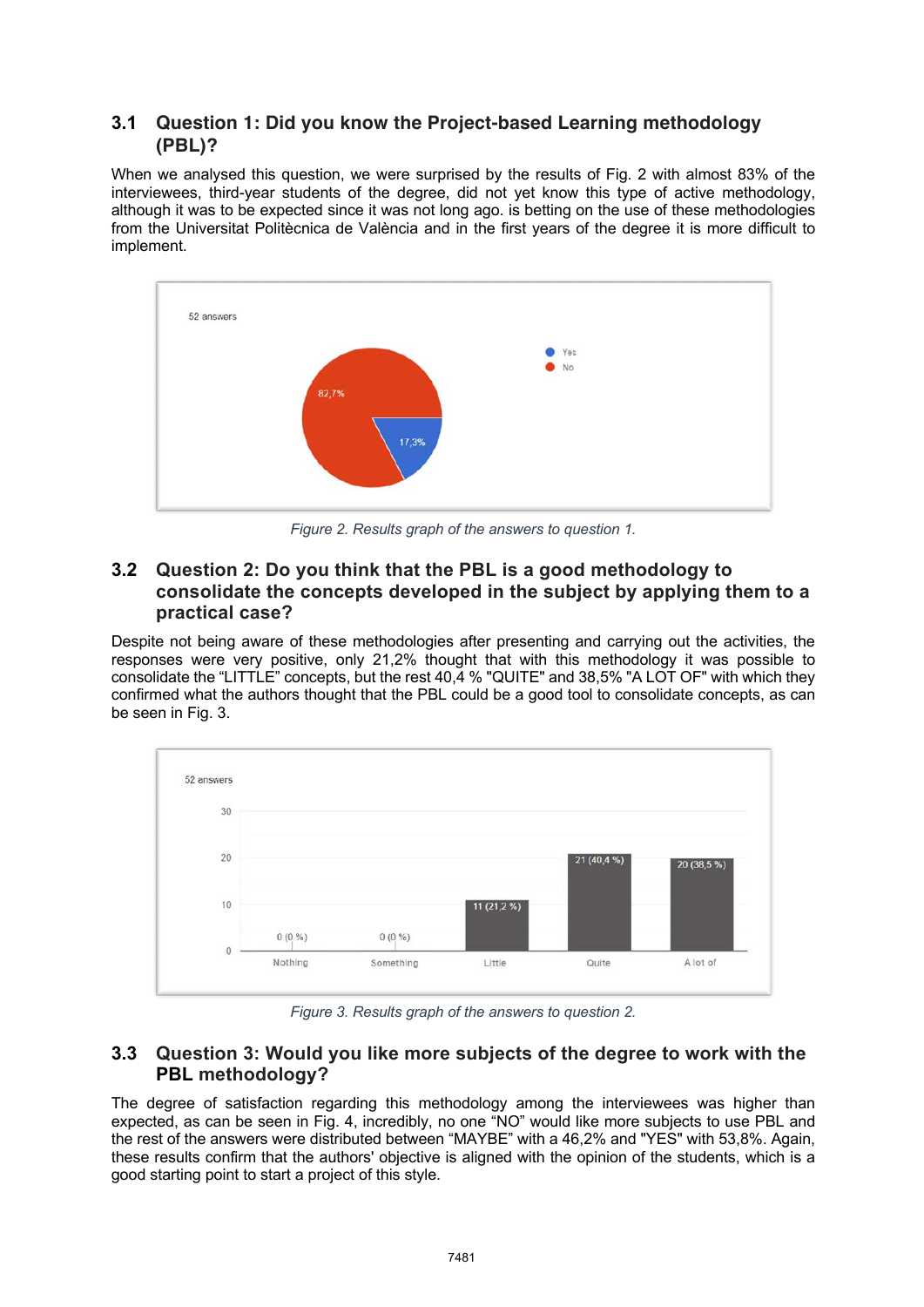

*Figure 4. Results graph of the answers to question 3.*

## **3.4 Question 4: Do you find it interesting to be able to carry out the same interdisciplinary project between different subjects of the same mention of the Degree in Mechanical Engineering?**

Regarding the idea of applying this PBL methodology at an interdisciplinary level, again the opinions were surprising, appearing quite or very interesting to almost 3 out of every 4 students interviewed. If we analyse the results of Fig. 5, only 5,8% thought it was "SOMETHING" interesting, 21,2% thought it was "LITTLE" interesting, 46,2% thought it was "QUITE" and 26,9% "A LOT OF".



*Figure 5. Results graph of the answers to question 4.*

### **3.5 Question 5: If you have any comments or recommendations, both positive and negative, you can indicate them in this question.**

Although this question was not mandatory to complete the survey, the evaluations were few but very positive, only 7 of 52 students (barely 13.5%) gave their opinion about the project and whose responses are described in Table 4.